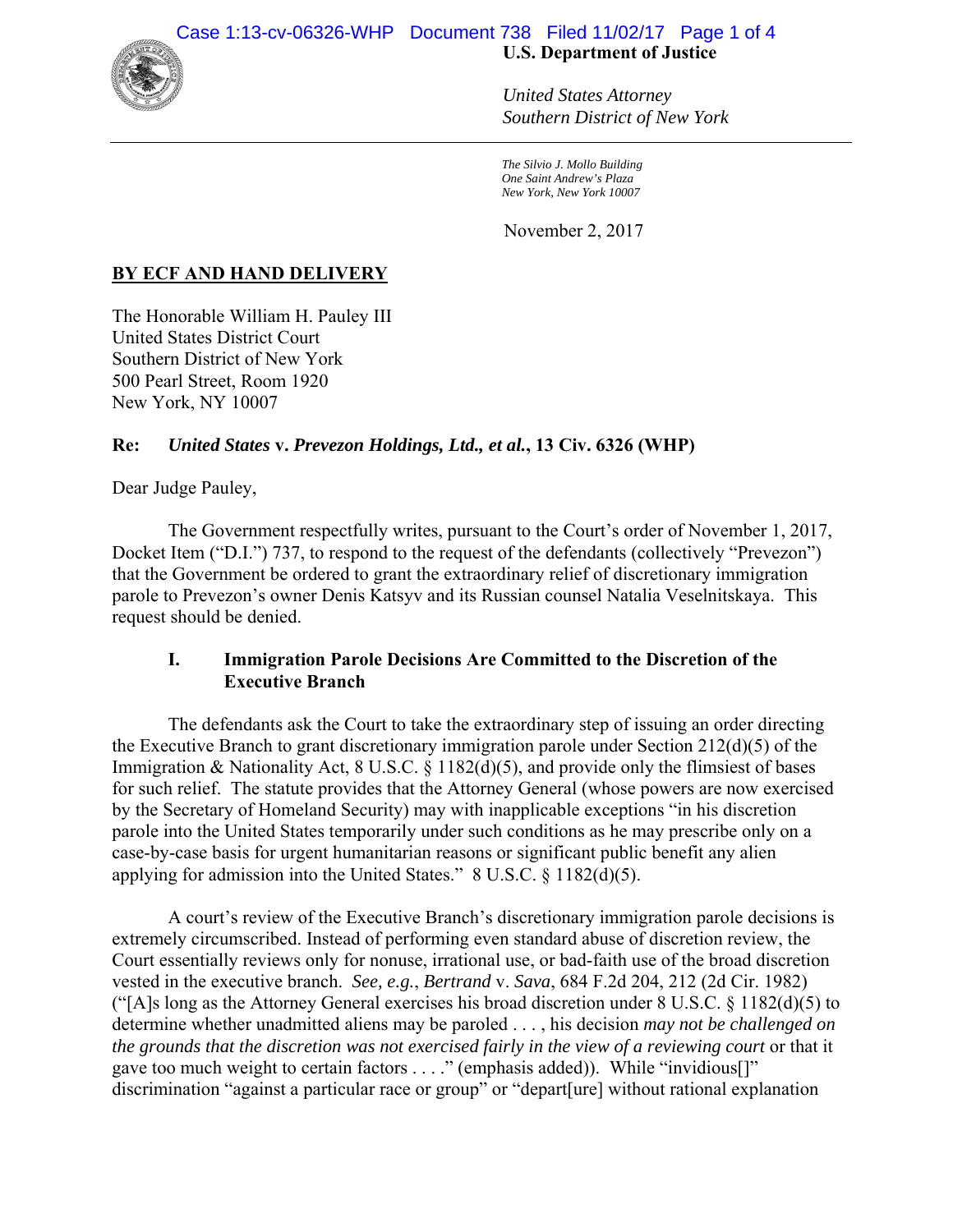from established policies" is not permitted, *id.*, the "Attorney General's exercise of his broad discretionary power must be viewed at the outset as presumptively legitimate and bona fide in the absence of strong proof to the contrary," *id.* at 212-13. "The burden of proving that discretion was not exercised or was exercised irrationally or in bad faith is a heavy one and rests at all times on the unadmitted alien challenging denial of parole." *Id.* at 213.

## **II. Defendants Do Not Show Any Valid Basis for Their Requested Order**

Prevezon does not meet or even approach the standard for second-guessing the Government's decision not to exercise its discretion by admitting Denis Katsyv and Natalia Veselnitskaya into the country on parole. As an initial matter, unlike at previous stages of the case, here Prevezon has not even asked the Government to admit Katsyv and Veselnitskaya on parole for these proceedings, instead apparently assuming—correctly—that the Government would not consent. Prevezon's awareness that its request would be rejected hardly shows bad faith by the Government.

On the merits, the Government's determination, upon receiving Prevezon's letter to the Court, not to admit Katsyv and Veselnitskaya on parole for these proceedings is reasoned and fully consistent with the Government's regulations and with its previous determinations in this case. The implementing regulations discuss circumstances in which immigration parole may be appropriate due to pending litigation, and focus the inquiry on whether the alien is likely to be a *witness* in the case. *See* 8 C.F.R. § 212.5(b) (noting possible eligibility for parole, on case-bycase basis, of "[a]liens who will be witnesses in proceedings being, or to be, conducted by judicial, administrative, or legislative bodies in the United States.").

Consistent with this regulation, the Government has granted immigration parole in this case for periods when necessary to faciliate the provision of live testimony by witnesses. Accordingly, Katsyv and other witnesses were granted immigration parole for periods in 2015 and early 2016, and earlier this year, to allow them to give live testimony at deposition and, in Katsyv's case, at trial. Veselnitskaya was also granted immigration parole to assist the foreign witnesses in preparing to testify, in an exercise of discretion based on factors such as the complexity of the evidence and the degree to which it involved foreign conduct.

The Government, however, has previously refused to extend immigration parole to Katsyv and Veselnitskaya during time periods when they were not to be witnesses. In particular, in the spring of 2016, then-counsel for Prevezon asked the Government to consent to parole for Katsyv and Veselnitskaya to prepare for and attend oral arguments in the Second Circuit on Hermitage's motion to disqualify Prevezon's counsel. Because there was no testimony to be given at a Second Circuit oral argument, the Government refused to grant parole to Katsyv or Veselnitskaya for that period. *See* Ex. A (March 9, 2016 letter to John Moscow).1

 $\overline{a}$ 

<sup>&</sup>lt;sup>1</sup> Subsequently, according to public news reports, Veselnitskaya obtained a visa from the State Department allowing her to enter the United States to attend the oral argument on June 9, 2016, a day on which she also reportedly engaged in a meeting with representatives of the Trump presidential campaign. *See* Brook Singman, *Mystery Solved? Timeline Shows How Russian*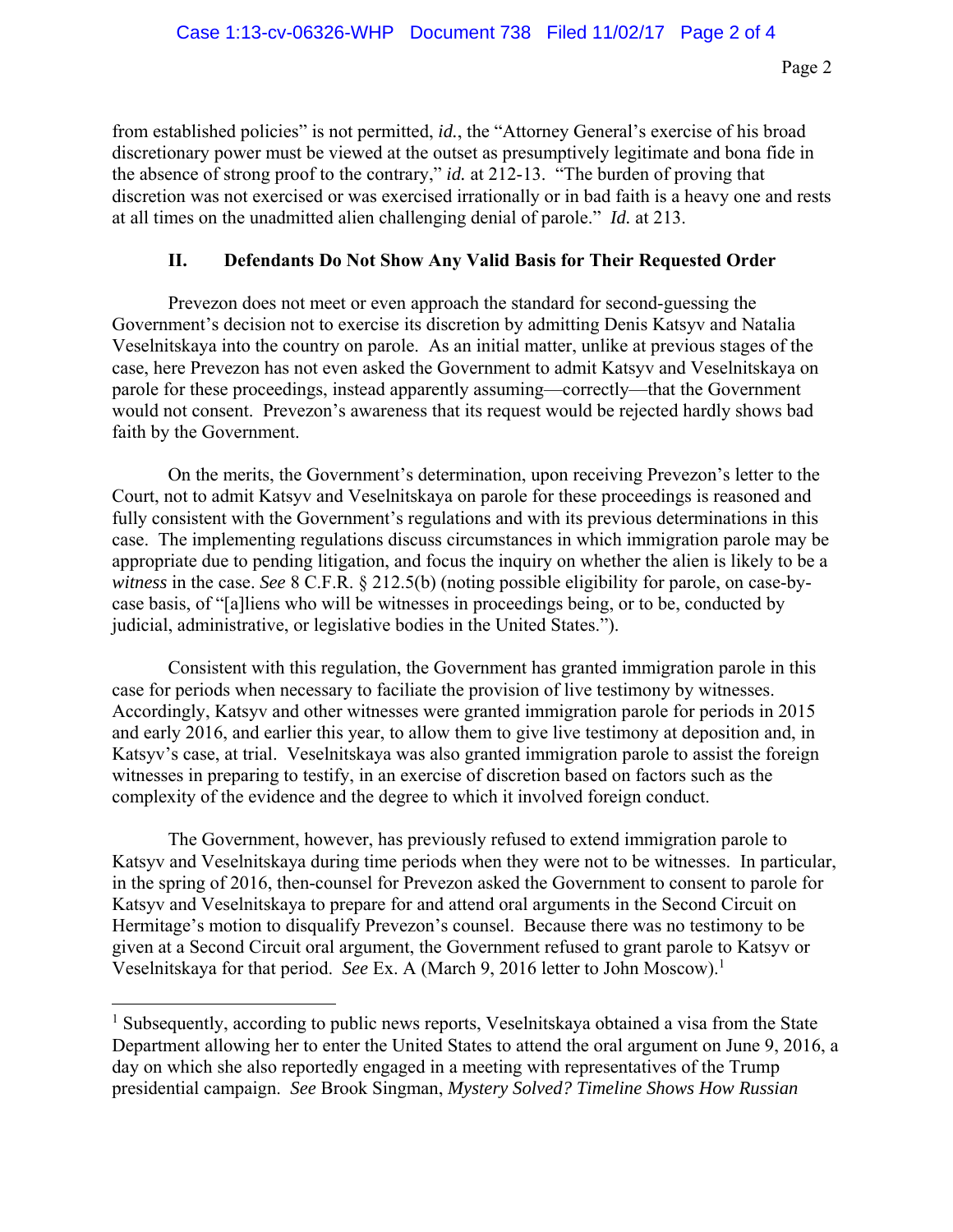The Government's position here—that immigration parole is unwarranted in the absence of a concrete and imminent need for testimony—is thus consistent with the regulations and its previous positions in this case. The Government does not anticipate that any of the proceedings regarding enforcement of the Settlement Agreement, and certainly not a pre-motion conference, will require a testimonial hearing. Indeed, such matters are appropriately dealt with summarily on motion. *See Meetings & Expositions, Inc.* v. *Tandy Corp.*, 490 F.2d 714, 717 (2d Cir. 1974) ("A district court has the power to enforce summarily, on motion, a settlement agreement reached in a case that was pending before it."). The lengthy drafting history of the Settlement Agreement will be implicated in any motion to enforce the settlement agreement, but this can be adjudicated based on review of the various drafts of language circulated between the parties during the settlement negotiations in 2015 and 2017. If a testimonial hearing is ultimately required, and if it features Veselnitskaya or Katsyv as witnesses, the Government can revisit its parole determination at that time.2

Moreover, Prevezon's asserted need for the presence of Katsyv and Veselnitskaya is insubstantial. The current dispute over the enforcement of the settlement agreement simply does not implicate any of the complexity or sensitivity that attended earlier phases of the case. Nothing about the enforcement of a \$6 million settlement agreement in a \$14 million case—or a pre-motion conference on such motions—requires an extraordinary deviation from the immigration policies of the Executive Branch, let alone judicial intervention into such matters.<sup>3</sup>

 $\overline{a}$ 

*Lawyer Got into U.S. for Trump Jr. Meeting*, Fox News (July 14, 2017), *available at*  http://www.foxnews.com/politics/2017/07/14/mystery-solved-timeline-shows-how-russianlawyer-got-into-us-for-trump-jr-meeting.html. This Office had no involvement in the granting of that visa and has no knowledge of whether Veselnitskaya has attempted to obtain another such visa to enter the country for these proceedings.

<sup>&</sup>lt;sup>2</sup> The Government may not, however, again admit Veselnitskaya into the country to assist in witness preparation if she is not herself a witness. Although the Government did so previously, Veselnitskaya's reported meeting with presidential campaign officials in June of 2016 (of which this Office was not aware prior to its public reporting) or other factors may alter this assessment. In any event, it is premature to reach this issue where no testimonial hearing is currently scheduled, and none is likely ever to be scheduled.

<sup>&</sup>lt;sup>3</sup> Finally, immigration parole requests can take several weeks to process even in straightforward circumstances and even if this Office had decided to seek such parole here, it would not likely have been approved by November 9, 2017.